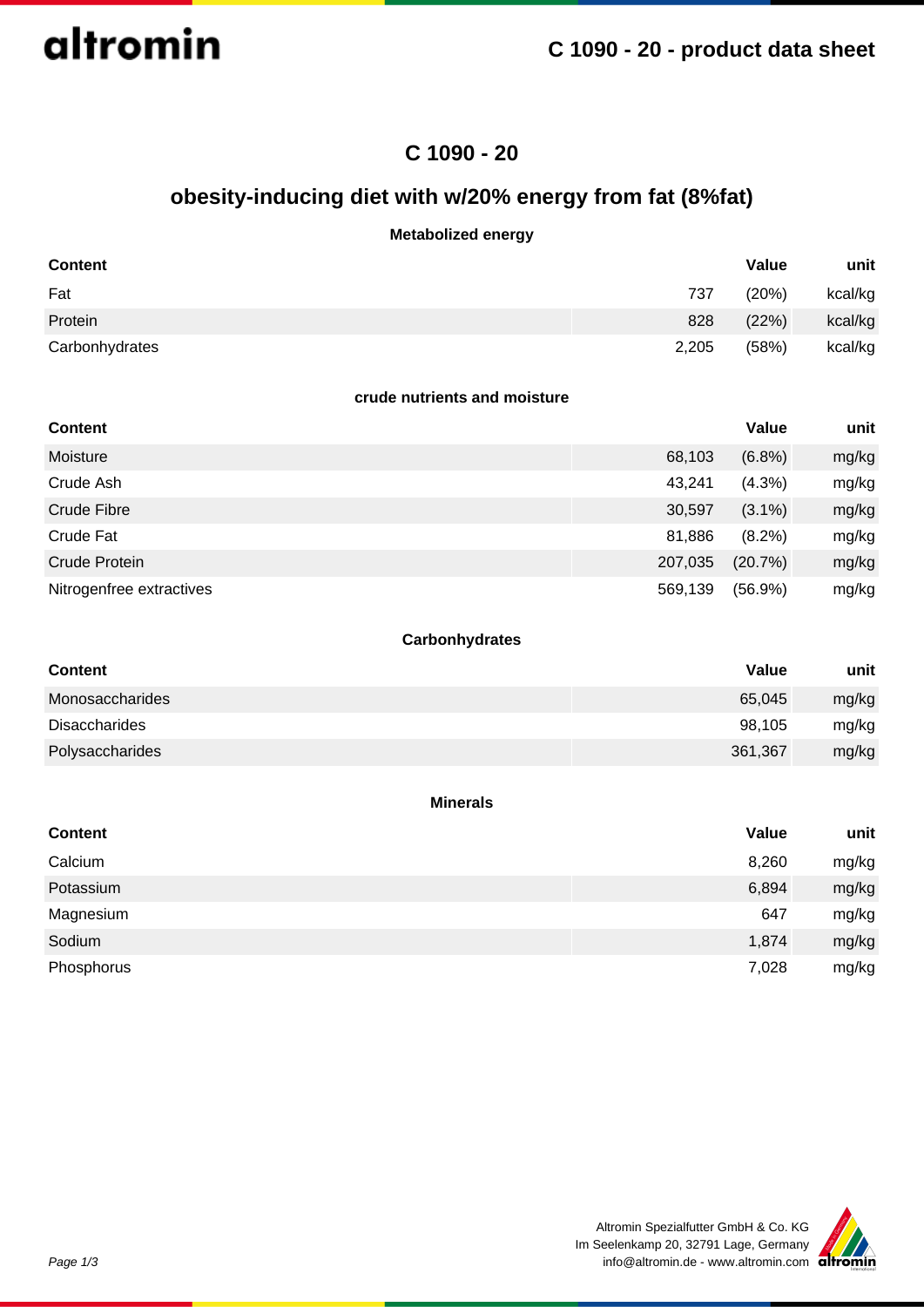# altromin

## **C 1090 - 20 - product data sheet**

## **Trace elements**

| <b>Content</b> | Value    | unit  |
|----------------|----------|-------|
| Aluminium      | 3.20     | mg/kg |
| Chlorine       | 3,882.30 | mg/kg |
| Iron           | 134.26   | mg/kg |
| Flourine       | 3.13     | mg/kg |
| Iodine         | 0.40     | mg/kg |
| Cobalt         | 0.11     | mg/kg |
| Copper         | 4.38     | mg/kg |
| Manganese      | 75.70    | mg/kg |
| Molybdenum     | 0.15     | mg/kg |
| Sulfur         | 2,559.21 | mg/kg |
| Selenium       | 0.27     | mg/kg |
| Zinc           | 23.18    | mg/kg |

## **Added vitamins**

| <b>Content</b>   | Value  | unit  |
|------------------|--------|-------|
| Vitamin A        | 15,000 | IU/kg |
| Vitamin D3       | 500    | IU/kg |
| Vitamin E        | 150    | mg/kg |
| Vitamin K3       | 10     | mg/kg |
| Vitamin B1       | 20     | mg/kg |
| Vitamin B2       | 20     | mg/kg |
| Vitamin B6       | 15     | mg/kg |
| Vitamin B12      | 41     | µg/kg |
| Nicotinic acid   | 50     | mg/kg |
| Pantothenic acid | 50     | mg/kg |
| Folic acid       | 10     | mg/kg |
| <b>Biotin</b>    | 201    | µg/kg |
| Choline chloride | 1,011  | mg/kg |
| Vitamin C        | 20     | mg/kg |